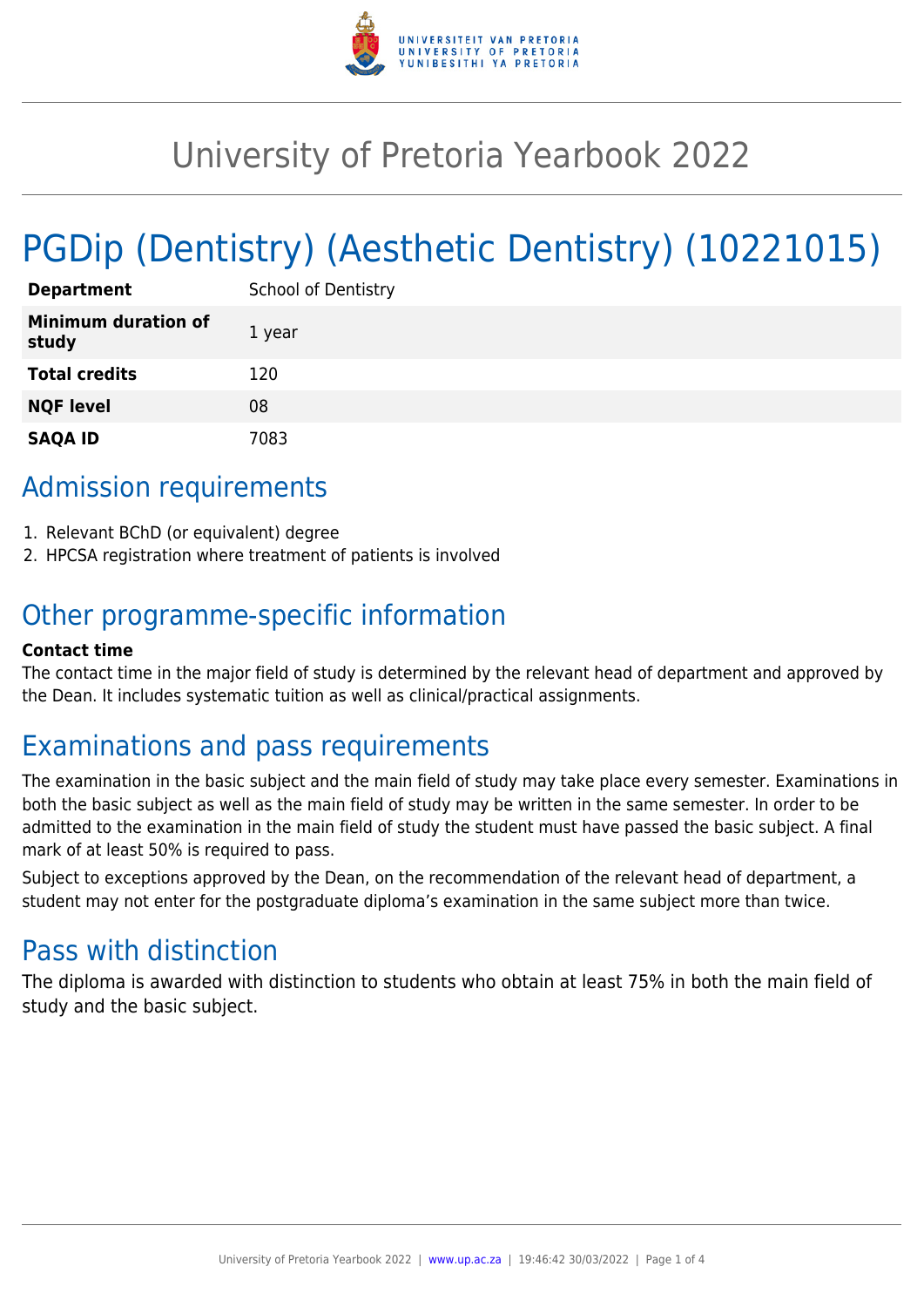

# Curriculum: Final year

**Minimum credits: 120**

## **Core modules**

## **Aesthetic dentistry 701 (ADX 701)**

| <b>Module credits</b>         | 100.00                         |
|-------------------------------|--------------------------------|
| <b>NQF Level</b>              | 08                             |
| <b>Prerequisites</b>          | No prerequisites.              |
| <b>Language of tuition</b>    | Module is presented in English |
| <b>Department</b>             | Odontology                     |
| <b>Period of presentation</b> | Year                           |
|                               |                                |

## **Elective modules**

## **Anatomy 710 (ANA 710)**

| <b>Module credits</b>         | 20.00                          |
|-------------------------------|--------------------------------|
| <b>NQF Level</b>              | 08                             |
| <b>Prerequisites</b>          | No prerequisites.              |
| <b>Language of tuition</b>    | Module is presented in English |
| <b>Department</b>             | Anatomy                        |
| <b>Period of presentation</b> | Semester 1                     |

## **Anatomy and principles of surgery 700 (CBA 700)**

| <b>Module credits</b>         | 20.00                           |
|-------------------------------|---------------------------------|
| <b>NQF Level</b>              | 08                              |
| <b>Language of tuition</b>    | Module is presented in English  |
| <b>Department</b>             | Maxillo Facial and Oral Surgery |
| <b>Period of presentation</b> | Semester 1                      |

## **Physiology 714 (FSG 714)**

| <b>Module credits</b>         | 20.00                          |
|-------------------------------|--------------------------------|
| <b>NQF Level</b>              | 08                             |
| <b>Language of tuition</b>    | Module is presented in English |
| <b>Department</b>             | Physiology                     |
| <b>Period of presentation</b> | Year                           |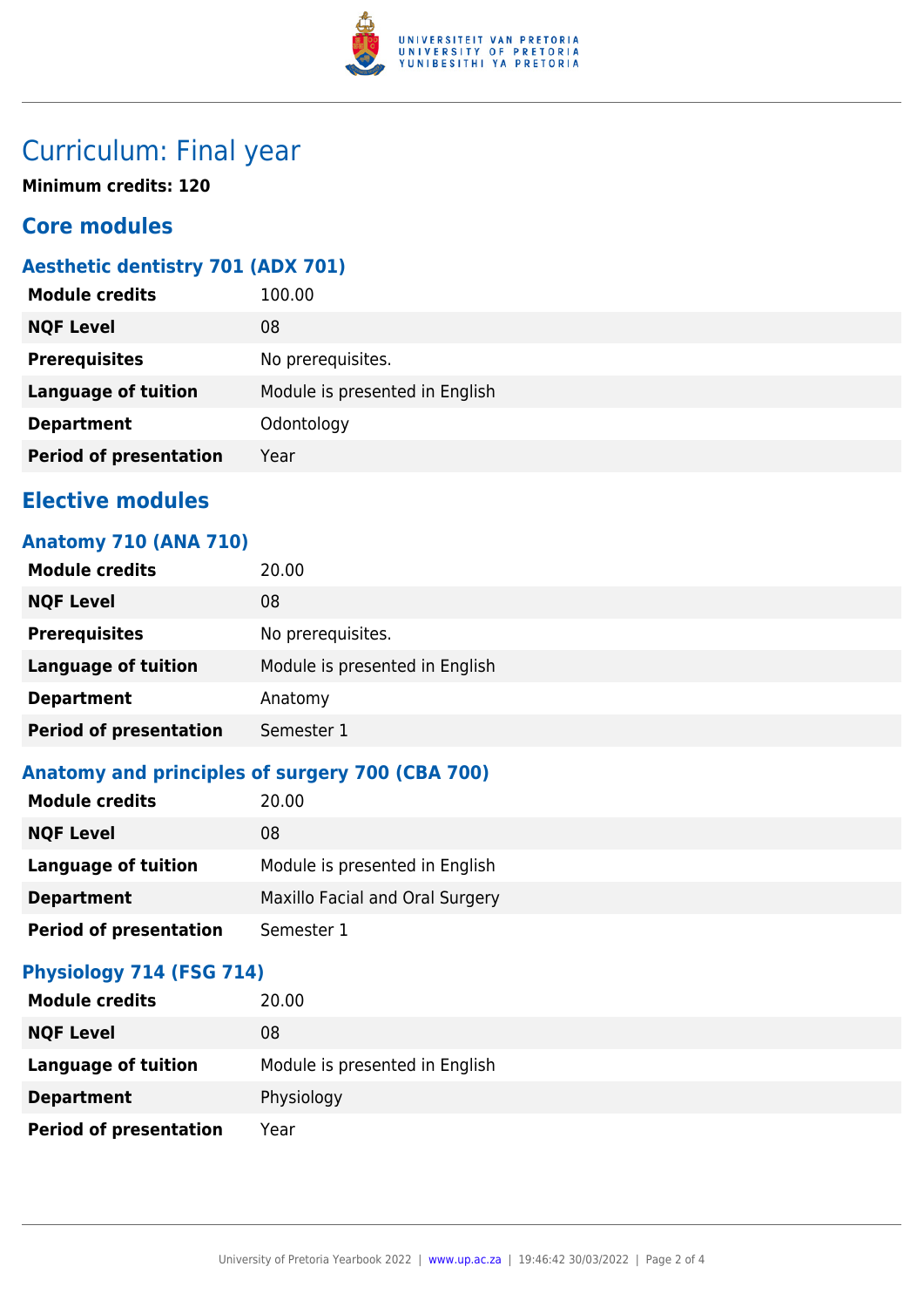

#### **Applied oral biology 700 (MDB 700)**

| <b>Module credits</b>         | 20.00                           |
|-------------------------------|---------------------------------|
| <b>NQF Level</b>              | 08                              |
| <b>Language of tuition</b>    | Module is presented in English  |
| <b>Department</b>             | Oral Pathology and Oral Biology |
| <b>Period of presentation</b> | Semester 1                      |

### **Introductory radiography 702 (RAD 702)**

| <b>Module credits</b>         | 20.00                                      |
|-------------------------------|--------------------------------------------|
| <b>NQF Level</b>              | 08                                         |
| Language of tuition           | Separate classes for Afrikaans and English |
| <b>Department</b>             | Oral Pathology and Oral Biology            |
| <b>Period of presentation</b> | Semester 1                                 |

## **Ethics and jurisprudence 700 (RLE 700)**

| <b>Module credits</b>         | 30.00                                     |
|-------------------------------|-------------------------------------------|
| <b>NQF Level</b>              | 08                                        |
| <b>Prerequisites</b>          | A minimum of one year practice experience |
| Language of tuition           | Module is presented in English            |
| <b>Department</b>             | Dental Management Sciences                |
| <b>Period of presentation</b> | Semester 1                                |

#### **Module content**

To be a good healthcare practitioner requires a life-long commitment to sound professional and ethical practices and an overriding dedication to the interests of fellow human beings and society. The term "profession" means "a dedication, promise or commitment publicly made". Practice as a healthcare professional is based on a relationship of mutual trust between patients and healthcare practitioners. In the course of their professional work healthcare practitioners are required to subscribe to certain rules of conduct. To this end the Health Professionals Council of South Africa (HPCSA) has formulated a set of rules regarding professional conduct against which complaints of professional misconduct will be evaluated. These rules are presented in the basic subject, Ethics and jurisprudence.

#### **Dental materials 702 (THM 702)**

| <b>Module credits</b>         | 20.00                          |
|-------------------------------|--------------------------------|
| <b>NQF Level</b>              | 08                             |
| Language of tuition           | Module is presented in English |
| <b>Department</b>             | Odontology                     |
| <b>Period of presentation</b> | Semester 1                     |